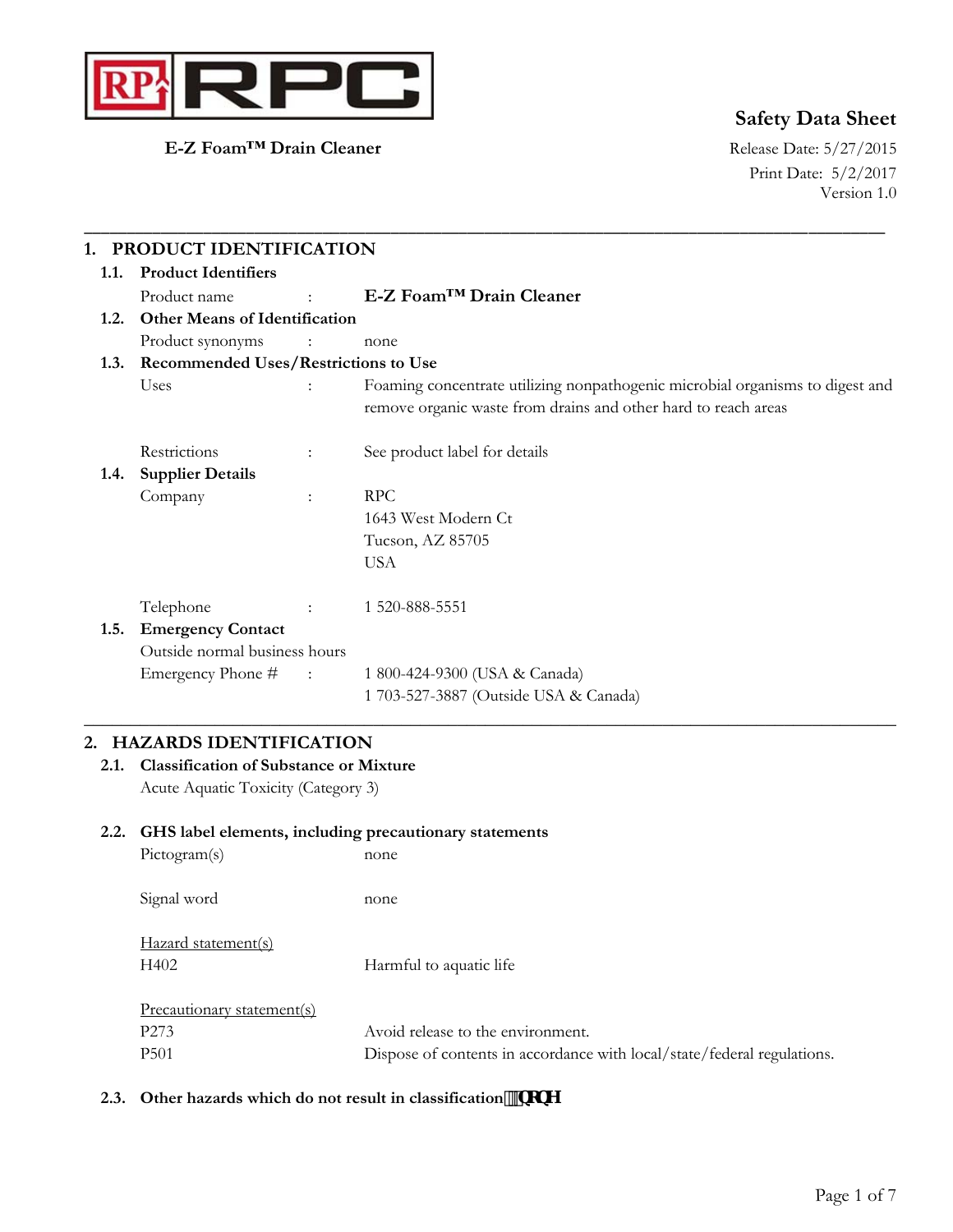# **3. COMPOSITION/INFORMATION ON INGREDIENTS**

#### **3.1. Substances**

Not applicable

## **3.2. Mixtures**

Hazardous component(s) or components of note:

| Chemical Identity                  | Contains $(\% w/w)$     | CAS-No. | Hazard Classification          |
|------------------------------------|-------------------------|---------|--------------------------------|
| Nonpathogenic bacillus<br>bacteria | $>1$ million cfu/gallon |         | none                           |
| Proprietary Ingredients            | 1.35                    |         | Acute Aquatic Tox.<br>(Cat. 3) |

\_\_\_\_\_\_\_\_\_\_\_\_\_\_\_\_\_\_\_\_\_\_\_\_\_\_\_\_\_\_\_\_\_\_\_\_\_\_\_\_\_\_\_\_\_\_\_\_\_\_\_\_\_\_\_\_\_\_\_\_\_\_\_\_\_\_\_\_\_\_\_\_\_\_\_\_\_\_\_\_\_\_\_\_\_\_\_

**\_\_\_\_\_\_\_\_\_\_\_\_\_\_\_\_\_\_\_\_\_\_\_\_\_\_\_\_\_\_\_\_\_\_\_\_\_\_\_\_\_\_\_\_\_\_\_\_\_\_\_\_\_\_\_\_\_\_\_\_\_\_\_\_\_\_\_\_\_\_\_\_\_\_** 

## **4. FIRST AID MEASURES**

#### **4.1. Description of first aid measures**

#### **General advice**

Consult a physician or poison control center. Provide this safety data sheet to medical personnel. Move out of hazardous areas.

#### **If inhaled**

Move person to fresh air. If person is not breathing, call 911 or an ambulance, then give artificial respiration, preferably mouth to mouth if possible. Call a poison control center or doctor for further treatment advice.

#### **In case of skin contact**

Take off contaminated clothing. Rinse skin immediately with plenty of water for 15-20 minutes. Call a poison control center or doctor for treatment advice.

#### **In case of eye contact**

Hold eye open and rinse slowly and gently with water for 15-20 minutes. Remove contact lenses, if present, after the first 5 minutes, then continue rinsing eye. Call a poison control center or doctor for treatment advice. **If swallowed** 

Call a poison control center or doctor for treatment advice. Have person sip a glass of water if able to swallow. Do not induce vomiting unless told to do so by a poison control center or doctor. Do not give anything by mouth to an unconscious person.

- **4.2. Most important symptoms and effects, both acute and delayed**  None known
- **4.3. Indication of any immediate medical attention and special treatment needed, if necessary**  None known

# **5. FIRE FIGHTING MEASURES**

#### **5.1. Extinguishing media**

Suitable extinguishing media: use water spray, alcohol-resistant foam, dry chemical or carbon dioxide.

\_\_\_\_\_\_\_\_\_\_\_\_\_\_\_\_\_\_\_\_\_\_\_\_\_\_\_\_\_\_\_\_\_\_\_\_\_\_\_\_\_\_\_\_\_\_\_\_\_\_\_\_\_\_\_\_\_\_\_\_\_\_\_\_\_\_\_\_\_\_\_\_\_\_\_\_\_\_\_\_\_\_\_\_\_\_\_

**5.2. Specific hazards arising from the chemical**  Oxides of carbon, nitrogen, and sulfur.

# **5.3. Special protective equipment and precautions for fire fighters**  Wear self contained breathing apparatus for firefighting if deemed necessary. Additional information: none.

#### **5.4. Further information**

No data available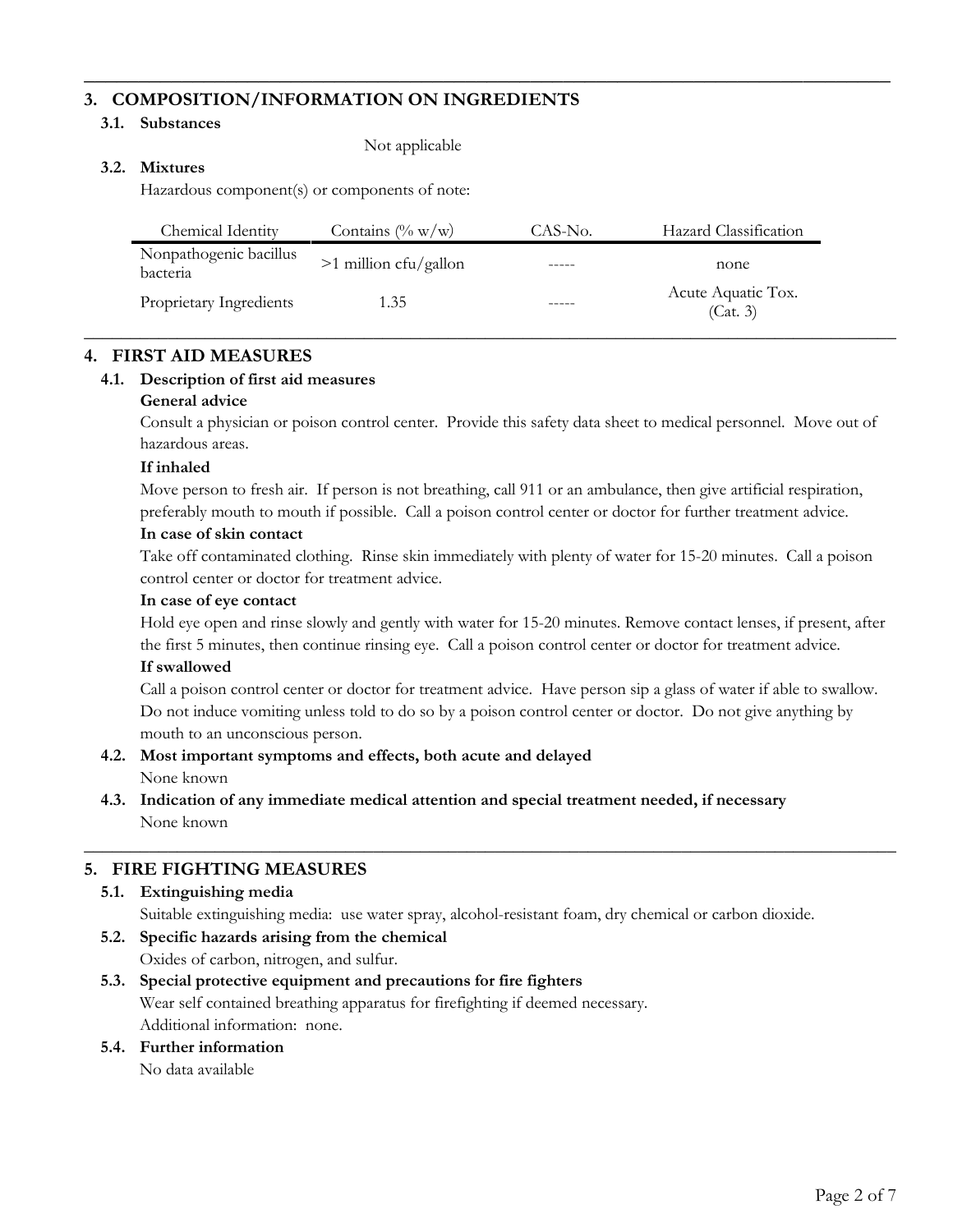# **6. ACCIDENTAL RELEASE MEASURES**

## **6.1. Personal precautions, protective equipment and emergency procedures**

Avoid contact with spilled product and contaminated surfaces. Evacuate personnel to safe areas during emergencies. For safe handling instructions see section 7. For proper PPE see section 8.

\_\_\_\_\_\_\_\_\_\_\_\_\_\_\_\_\_\_\_\_\_\_\_\_\_\_\_\_\_\_\_\_\_\_\_\_\_\_\_\_\_\_\_\_\_\_\_\_\_\_\_\_\_\_\_\_\_\_\_\_\_\_\_\_\_\_\_\_\_\_\_\_\_\_\_\_\_\_\_\_\_\_\_\_\_\_\_

## **6.2. Environmental precautions**

Prevent further leakage or spillage if safe to do so. Do not allow release to the environment.

#### **6.3. Methods and materials for containment and cleaning up**

Wipe up any spilled material and dispose of according to instructions in section 13. Wash contaminated surfaces with soap and water. If required, clean surface with bleach or quaternary ammonia disinfectant.

# **7. HANDLING AND STORAGE**

#### **7.1. Precautions for safe handling**

Handle in accordance with good industrial hygiene practices. For additional precautions see section 2.2

# **7.2. Conditions for safe storage, including any incompatibilities**

Store in a cool dry place. Store in original container. Do not store where children or animals may gain access. \_\_\_\_\_\_\_\_\_\_\_\_\_\_\_\_\_\_\_\_\_\_\_\_\_\_\_\_\_\_\_\_\_\_\_\_\_\_\_\_\_\_\_\_\_\_\_\_\_\_\_\_\_\_\_\_\_\_\_\_\_\_\_\_\_\_\_\_\_\_\_\_\_\_\_\_\_\_\_\_\_\_\_\_\_\_\_

# **8. EXPOSURE CONTROLS/PERSONAL PROTECTION**

# \_\_\_\_\_\_\_\_\_\_\_\_\_\_\_\_\_\_\_\_\_\_\_\_\_\_\_\_\_\_\_\_\_\_\_\_\_\_\_\_\_\_\_\_\_\_\_\_\_\_\_\_\_\_\_\_\_\_\_\_\_\_\_\_\_\_\_\_\_\_\_\_\_\_\_\_\_\_\_\_\_\_\_\_\_\_\_ **8.1. Control parameters**

Components with workplace parameters

| $\sim$<br>$\sim$<br>$\lambda$ rr<br>. | $\ddot{\phantom{0}}$<br>17. | $ -$<br>alue | $\sim$<br>$-1111$ | 0.010<br>рамм |
|---------------------------------------|-----------------------------|--------------|-------------------|---------------|
| none                                  | ------                      | ------       | ------            | ------        |

#### **8.2. Appropriate engineering controls**

Ensure relevant engineering controls are employed to prevent exceeding threshold values for the listed control parameters in section 8.1.

#### **8.3. Individual protection measures, such as personal protective equipment**

In normal use and handling conditions refer to the product label for required PPE. In all other cases the following recommendations would apply.

#### **Eye/face protection**

Safety glasses or other similar eye protection conforming to ANSI Z87.1 standards recommended when handling product.

#### **Skin protection**

Chemical resistant nitrile rubber or similarly compatible gloves recommended when handling product. Dispose of contaminated gloves after use in accordance with applicable local and state regulations. Wash exposed skin with soap and water immediately. Wash all contaminated clothing prior to reuse.

#### **Respiratory protection**

Not required under normal use conditions.

#### **Thermal hazards**

None known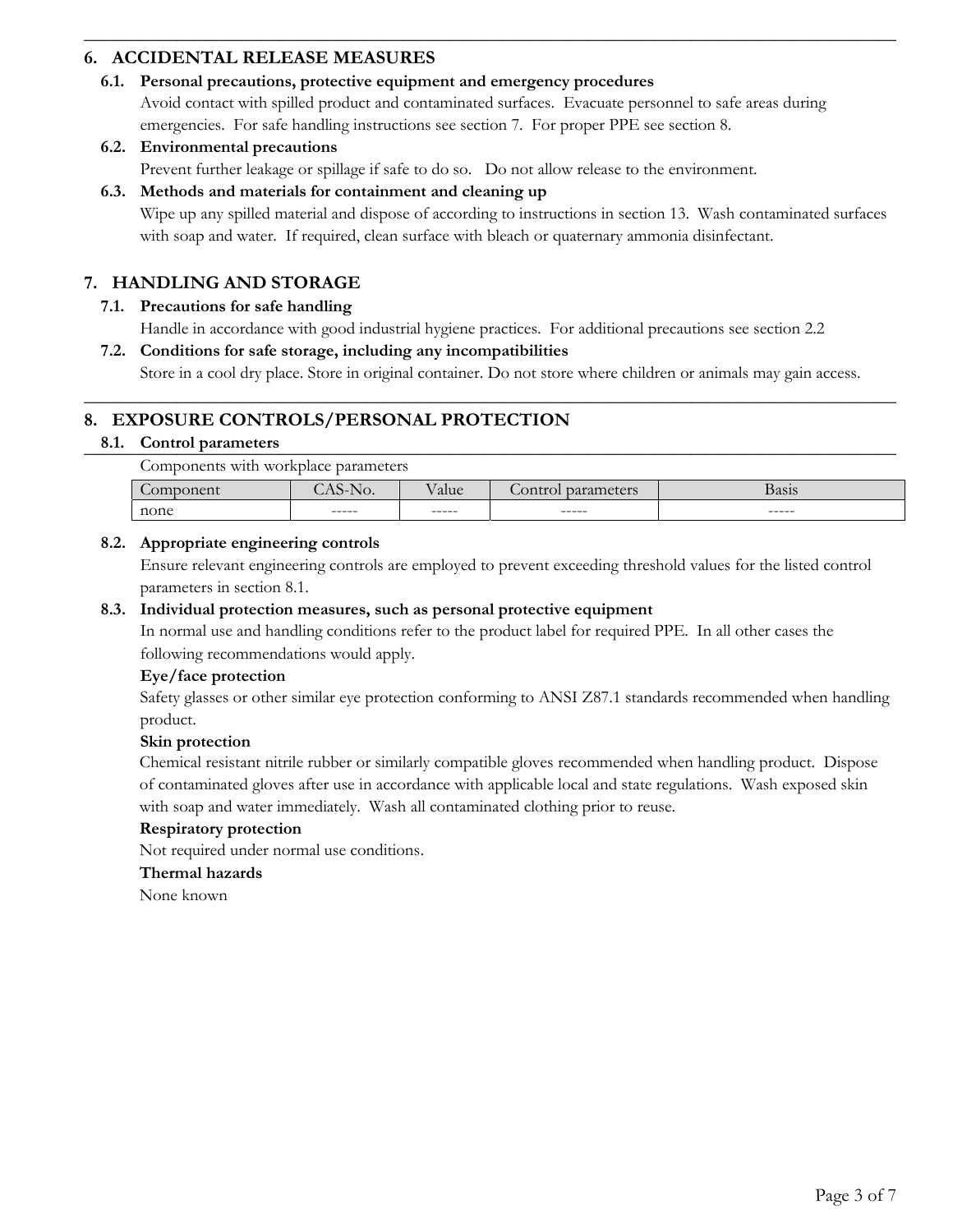# **9. PHYSICAL AND CHEMICAL PROPERTIES**

#### **9.1. Information on basic physical and chemical properties**

\_\_\_\_\_\_\_\_\_\_\_\_\_\_\_\_\_\_\_\_\_\_\_\_\_\_\_\_\_\_\_\_\_\_\_\_\_\_\_\_\_\_\_\_\_\_\_\_\_\_\_\_\_\_\_\_\_\_\_\_\_\_\_\_\_\_\_\_\_\_\_\_\_\_\_\_\_\_\_\_\_\_\_\_\_\_\_

| Appearance;                                      | Yellow/orange liquid |
|--------------------------------------------------|----------------------|
| Odor;                                            | Citrus               |
| Odor threshold;                                  | No data available    |
| pH;                                              | $6.0 - 6.5$ (25 °C)  |
| Melting point/freezing point;                    | No data available    |
| Initial boiling point and boiling<br>range;      | No data available    |
| Flash point;                                     | $> 200$ °F (93 °C)   |
| Evaporation rate;                                | No data available    |
| Flammability (solid, gas);                       | No data available    |
| Upper/lower flammability or<br>explosive limits; | No data available    |
| Vapor pressure;                                  | No data available    |
| Vapor density;                                   | No data available    |
| Relative density;                                | $0.98$ g/ml          |
| Solubility;                                      | Soluble in water     |
| Partition coefficient: n-<br>octanol/water;      | No data available    |
| Auto-ignition temperature;                       | No data available    |
| Decomposition temperature;                       | No data available    |
| Kinematic Viscosity;                             | 238cP                |
|                                                  |                      |

#### **9.2. Additional Information**

No data available \_\_\_\_\_\_\_\_\_\_\_\_\_\_\_\_\_\_\_\_\_\_\_\_\_\_\_\_\_\_\_\_\_\_\_\_\_\_\_\_\_\_\_\_\_\_\_\_\_\_\_\_\_\_\_\_\_\_\_\_\_\_\_\_\_\_\_\_\_\_\_\_\_\_\_\_\_\_\_\_\_\_\_\_\_\_\_

#### **10. STABILITY AND REACTIVITY**

# **10.1. Reactivity**

No data available

**10.2. Chemical stability** 

Stable under recommended storage conditions.

- **10.3. Possibility of hazardous reactions**  No data available
- **10.4. Conditions to avoid**  Exposure to excessive heat.

# **10.5. Incompatible materials**

Strong oxidizing agents. Strong reducing agents. Disinfecting agents.

## **10.6. Hazardous decomposition products**

Other decomposition products – no data available In the event of a fire: see section 5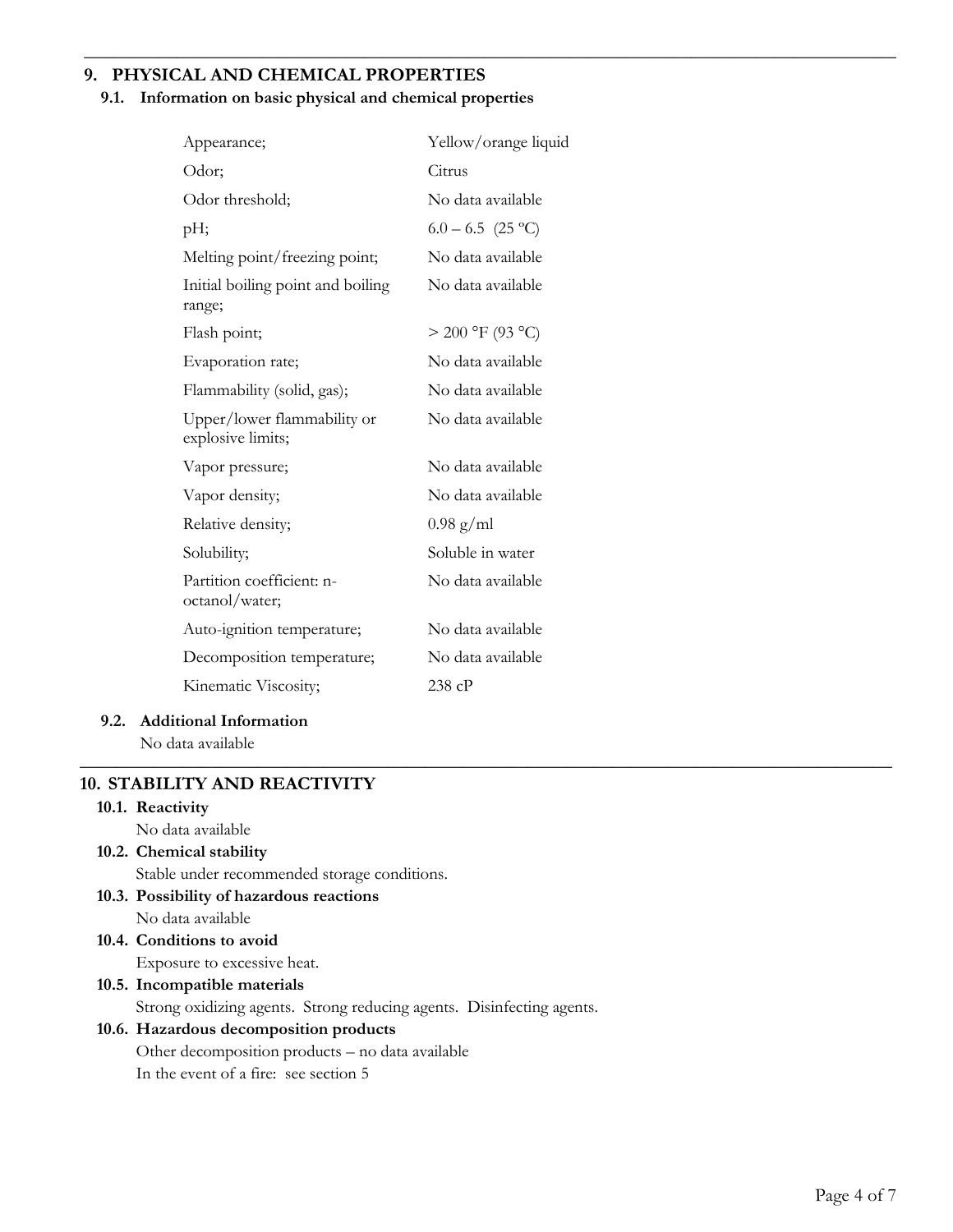# **11. TOXICOLOGICAL INFORMATION**

# **11.1. Information on toxicological effects**

#### **Acute Toxicity**

LD50 Oral –  $\text{Rat}$  –  $>$  5000 mg/kg

LD50 Dermal –  $\text{Rat}$  –  $>$  5000 mg/kg

LD50 Inhalation – no data available

# **Skin corrosion/irritation**

Not a skin irritant

# **Serious eye damage/irritation**

Not an eye irritant

# **Respiratory or skin sensitization**

Not a known sensitizer

## **Germ cell mutagenicity**

Not a known mutagen

# **Carcinogenicity**

IARC: No component of this product presents at levels greater than or equal to 0.1% is identified as probable, possible or confirmed human carcinogen by IARC.

\_\_\_\_\_\_\_\_\_\_\_\_\_\_\_\_\_\_\_\_\_\_\_\_\_\_\_\_\_\_\_\_\_\_\_\_\_\_\_\_\_\_\_\_\_\_\_\_\_\_\_\_\_\_\_\_\_\_\_\_\_\_\_\_\_\_\_\_\_\_\_\_\_\_\_\_\_\_\_\_\_\_\_\_\_\_\_

- ACGIH: No component of this product presents at levels greater than or equal to 0.1% is identified as probable, possible or confirmed human carcinogen by ACGIH.
- NTP: No component of this product presents at levels greater than or equal to 0.1% is identified as probable, possible or confirmed human carcinogen by NTP.
- OSHA: No component of this product presents at levels greater than or equal to 0.1% is identified as probable, possible or confirmed human carcinogen by OSHA.

\_\_\_\_\_\_\_\_\_\_\_\_\_\_\_\_\_\_\_\_\_\_\_\_\_\_\_\_\_\_\_\_\_\_\_\_\_\_\_\_\_\_\_\_\_\_\_\_\_\_\_\_\_\_\_\_\_\_\_\_\_\_\_\_\_\_\_\_\_\_\_\_\_\_\_\_\_\_\_\_\_\_\_\_\_\_\_

# **Reproductive toxicity**

Not a known reproductive toxicant

# **Specific target organ toxicity – single exposure**  No data available **Specific target organ toxicity – repeated exposure**  No data available **Aspiration hazard**  No data available **11.2. Other information**

No data available

# **12. ECOLOGICAL INFORMATION**

# **12.1. Toxicity**

Toxicity to fish no data available Toxicity to daphnia no data available and other aquatic invertebrates **12.2. Persistence and degradability**  No data available **12.3. Bioaccumulative potential**  No data available **12.4. Mobility in soil**  No data available **12.5. Other adverse effects**  No data available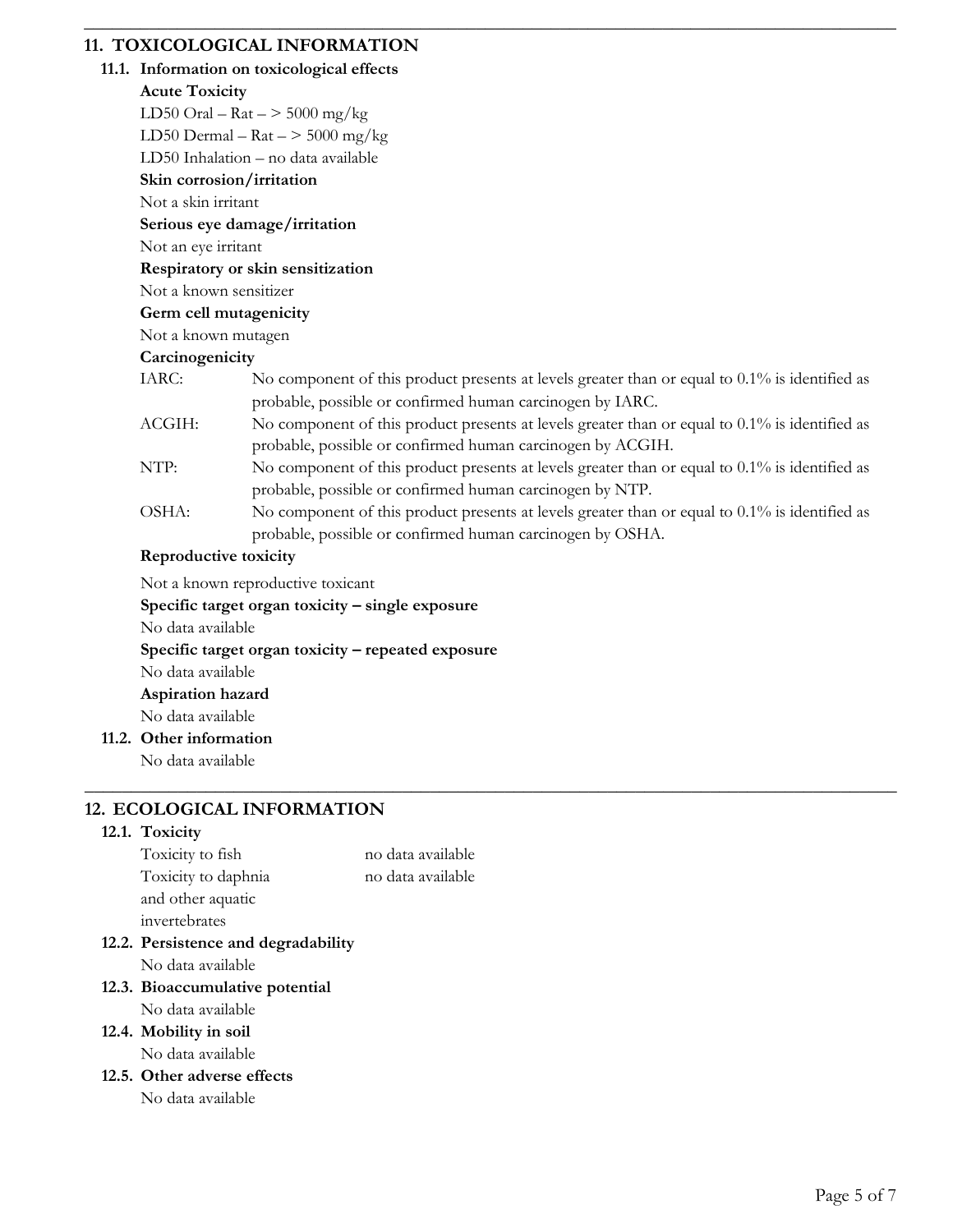# **13. DISPOSAL CONSIDERATIONS**

#### **13.1. Disposal Methods.**

The best disposal method is to use the entire quantity per label directions. If it is necessary to dispose of unused material then follow the label instructions and relevant local, state and federal waste disposal guidelines.

\_\_\_\_\_\_\_\_\_\_\_\_\_\_\_\_\_\_\_\_\_\_\_\_\_\_\_\_\_\_\_\_\_\_\_\_\_\_\_\_\_\_\_\_\_\_\_\_\_\_\_\_\_\_\_\_\_\_\_\_\_\_\_\_\_\_\_\_\_\_\_\_\_\_\_\_\_\_\_\_\_\_\_\_\_\_\_

# Product Disposal:

Do not contaminate water, food or feed by storage or disposal.

Packaging Disposal:

If empty: Place in trash or offer for recycling if available. If partly filled: Call your local solid waste agency or 1- 800-CLEANUP which is managed as a public-private partnership.

\_\_\_\_\_\_\_\_\_\_\_\_\_\_\_\_\_\_\_\_\_\_\_\_\_\_\_\_\_\_\_\_\_\_\_\_\_\_\_\_\_\_\_\_\_\_\_\_\_\_\_\_\_\_\_\_\_\_\_\_\_\_\_\_\_\_\_\_\_\_\_\_\_\_\_\_\_\_\_\_\_\_\_\_\_\_\_

See section 8 for proper PPE and precautionary handling measures.

# **14. TRANSPORT INFORMATION**

## **DOT**

Not dangerous goods **IMDG**  Not dangerous goods **IATA** 

Not dangerous goods

# **15. REGULATORY INFORMATION**

# **SARA 302 Components**

No chemicals in this material are subject to the reporting requirements of SARA Title III, Section 302.

\_\_\_\_\_\_\_\_\_\_\_\_\_\_\_\_\_\_\_\_\_\_\_\_\_\_\_\_\_\_\_\_\_\_\_\_\_\_\_\_\_\_\_\_\_\_\_\_\_\_\_\_\_\_\_\_\_\_\_\_\_\_\_\_\_\_\_\_\_\_\_\_\_\_\_\_\_\_\_\_\_\_\_\_\_\_\_\_\_\_\_\_\_\_

# **SARA 313 Components**

This material does not contain any chemical components with known CAS numbers that exceed the threshold (De Minimis) reporting levels established by SARA Title III, Section 313.

# **SARA 311/312 Hazards**

None

# **California Proposition 65 Components**

This product does not contain any chemicals known to the state of California to cause cancer, birth defects, or reproductive harm.

# **TSCA**

All components of this product are listed, exempted, or excluded from listing on the U.S. Toxic Substances Control Act chemical substance inventory.